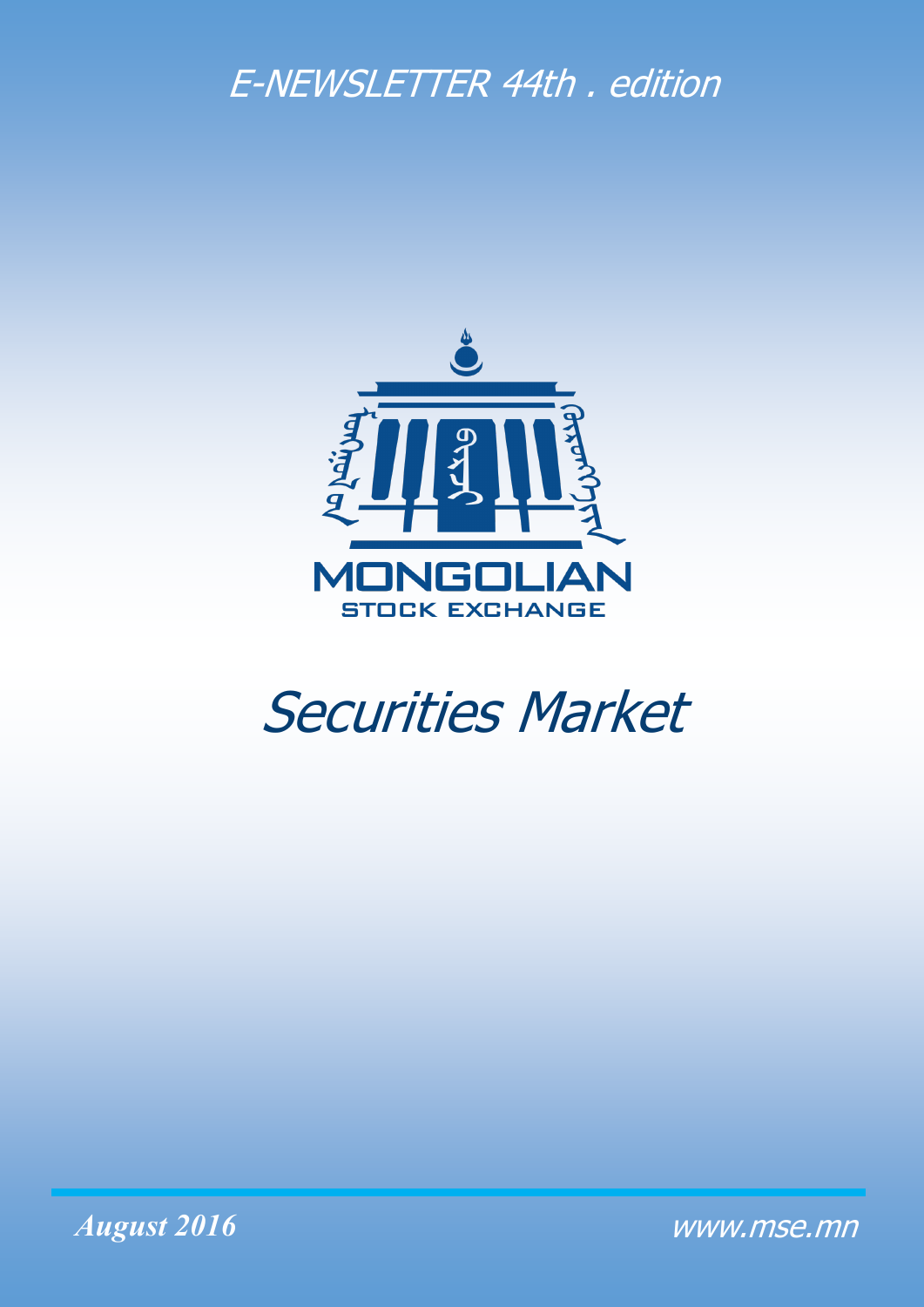# E-NEWSLETTER 44 edition Securities Market

*August 2016*

|                                  | /2016.08.31 14:05/   |
|----------------------------------|----------------------|
| <b>Traded volume</b>             | 757,319              |
| Total value /MNT/                | 1,044,505,061        |
| Number of securities transaction | 970                  |
| Number of traded securities      | 65                   |
| Market capitalization            | 1,418,459,123,674.00 |
| <b>MSE All index</b>             | 846.91               |
| Top-20 index                     | 11,962.61            |

#### **Stock trading Market capitalization**



#### **MSE ALL index**



### **TOP-20 index**



| <b>Total</b>               | 228 |
|----------------------------|-----|
| State-owned                | 19  |
| Partially state-owned      | 15  |
| Private                    | 194 |
| Listing Classification "I" | 7   |
| "II"                       | 46  |
| "III"                      | 175 |

### **Listed Joint Stock Companies Member Securities Companies**

| Total                                         | 58 |
|-----------------------------------------------|----|
| Special license / Underwriter, Broker, Dealer | 26 |
| Special license /Broker, Dealer/              | 29 |

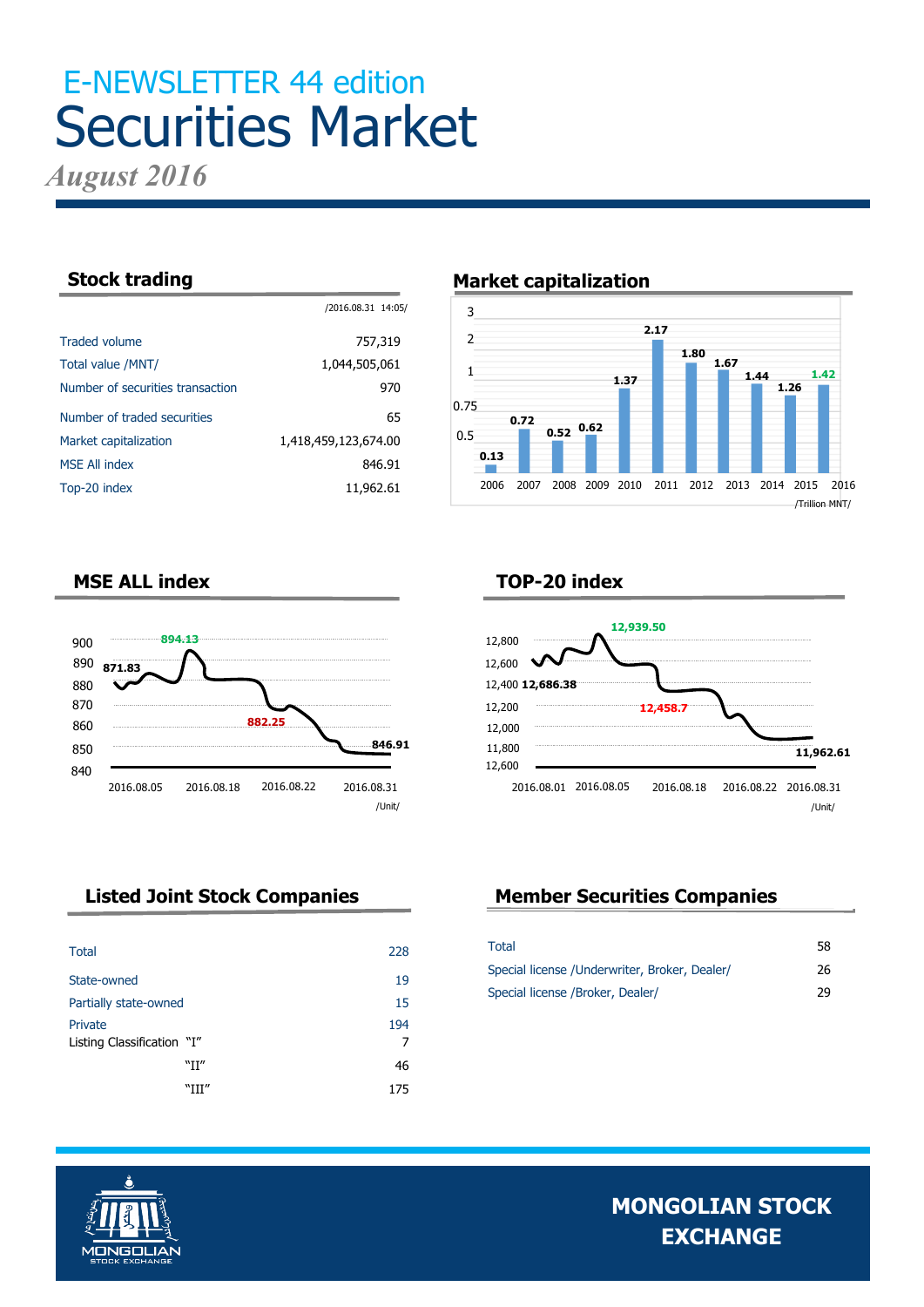### **Trading activities for Securities companies As of 30 July 2016** As of 30 July 2016

| Sim- | <b>Company Name</b>            |               | Buy            |          | <b>Sell</b>    |                                   |  |
|------|--------------------------------|---------------|----------------|----------|----------------|-----------------------------------|--|
| bol  |                                | <b>Volume</b> | Value          | Volume   | Value          | <b>Trading value</b><br>buy, sell |  |
| 1    | <b>BDSec JSC</b>               | 401 171       | 157 721 859,11 | 399 822  | 167 529 476,10 | 325 251 335,21                    |  |
| 2    | <b>Standart Investment LLC</b> | 65 701        | 52 326 896,30  | 19 0 84  | 5742784,85     | 58 069 681,15                     |  |
| 3    | <b>Novel Investment LLC</b>    | 7 5 8 9       | 4 543 947,00   | 79 855   | 32 017 179,63  | 36 561 126,63                     |  |
| 4    | <b>TDB Capital LLC</b>         | 114 898       | 29 761 867.80  | 7 6 9 4  | 4 811 167,30   | 34 573 035,10                     |  |
| 5    | <b>Bumbat Altai LLC</b>        | 8 6 4 5       | 3 653 571,87   | 25 572   | 17 248 415,97  | 20 901 987,84                     |  |
| 6    | <b>Zerged LLC</b>              | 3 0 2 6       | 1 343 161.35   | 60 889   | 19 192 937,10  | 20 536 098,45                     |  |
| 7    | <b>Gendex LLC</b>              | 42 995        | 17 881 068.50  | 0        | 0.00           | 17 881 068,50                     |  |
| 8    | <b>National Securities LLC</b> | 345           | 2 863 500,00   | 28 8 68  | 11 869 466,00  | 14 732 966,00                     |  |
| 9    | Ard Capital Group LLC          | 41 069        | 12 692 311,80  | 4 5 9 1  | 1 633 036,60   | 14 325 348,40                     |  |
| 10   | Delgerkhangai Securities LLC   | 535           | 8 978 100.00   | 637      | 3 887 665,00   | 12 865 765,00                     |  |
| 11   | <b>Bulgan Broker LLC</b>       | 184           | 179 285,00     | 26 070   | 11 671 273,00  | 11 850 558,00                     |  |
| 12   | Asia Pacific Securities LLC    | 1 3 4 3       | 2 732 851,00   | 24 191   | 7 064 719,00   | 9797570,00                        |  |
| 13   | Gauli LLC                      | 2 5 1 3       | 2 693 770,00   | 23 3 8 8 | 5 094 400.00   | 7788 170,00                       |  |
| 14   | <b>Golomt Securities LLC</b>   | 13 952        | 4 033 950,00   | 15 005   | 3 307 648,00   | 7 341 598,00                      |  |
| 15   | <b>Monsec LLC</b>              | 12 2 38       | 4 444 632,10   | 5051     | 2 569 156,00   | 7 013 788,10                      |  |
| 16   | Mergen Sanaa LLC               | 5             | 16 000,00      | 460      | 5 928 120,00   | 5 944 120,00                      |  |
| 17   | <b>ZGB LLC</b>                 | 13 937        | 2 660 155,00   | 127      | 2 482 700.00   | 5 142 855,00                      |  |
| 18   | Sanar LLC                      | 16            | 200 000,00     | 665      | 4 916 835,00   | 5 116 835,00                      |  |
| 19   | Darkhan Broker LLC             | 840           | 1 034 340,00   | 4 1 5 4  | 3 648 685,50   | 4 683 025,50                      |  |

#### **Actively traded securities Actively traded securities As of 30 July 2016**

#### № **Simbol Securities Name Volume Value High Low Open Close Change / unit/ Change /%/** <sup>1</sup> **APU APU JSC 336 255,00 138 923 171,60 430,00 380,00 430,00 403,55 -32,75 -7,51%** <sup>2</sup> **GOV GOVI JSC 8 700,00 72 278 250,00 8 500,00 8 250,00 8 500,00 8 400,00 100,00 1,20%** <sup>3</sup> **GNR GONIR 2 800,00 476 000,00 170,00 170,00 170,00 170,00 10,00 6,25%** <sup>4</sup> **ETR E-TRANS LOGISTIC JSC 1 879,00 156 596,00 85,00 80,00 85,00 84,00 -1,00 -1,18%** <sup>5</sup> **ADL ADUUNCHULUUN 813,00 1 155 768,00 1 639,00 1 403,00 1 639,00 1 430,00 -218,00 -13,23%** <sup>6</sup> BHL BUUNII KHUDALDAA JSC 600,00 264 360,00 490,00 429,00 490,00 476,67 51,90 12,22% 7 DLH SELENGE DULAAKHAN 517,00 310 200,00 600,00 600,00 600,00 600,00 -45,00 -6,98% <sup>8</sup> BAN BAGANUUR JSC 384,00 907 070,00 2 650,00 2 300,00 2 650,00 2 300,00 -250,00 -9,80% <sup>9</sup> BUK UB-BUK JSC 206,00 72 270,00 470,00 349,00 470,00 349,00 -141,00 -28,78% <sup>10</sup> CHR UVS CHACHARGANA JSC 194,00 164 900,00 850,00 850,00 850,00 850,00 0,00 0,00% 11 EER ARIG GAL JSC 170,00 377 170,00 2 570,00 **2 150,00** 2 150,00 0,00 <sub>0,00</sub>% <sup>12</sup> BEU BERKH UUL JSC 116,00 107 320,00 999,00 850,00 999,00 850,00 -74,75 -8,08% 13 ACL TEEVER ACHLAL JSC  $\begin{array}{cccc} 55,00 & 44\ 000,00 & 800,00 & 800,00 & 800,00 & 800,00 & 800,00 \\ 45,00 & 34\ 650,00 & 770,00 & 770,00 & 770,00 & 770,00 & -8,00 & 4.00\end{array}$ 14 ALI STANDART NOOS JSC 45,00 34 650,00 770,00 770,00 770.00 -1,03% 15 BDL MOGOIN GOL JSC 35,00 143 325,00 4 095,00 4 095,00 4 095,00 4 095,00 163,00 4,15% 16 BNG BAYANGOL HOTEL JSC 28,00 1 096 380,00 43 680,00 38 000,00 43 680,00 41 960,00 3 960,00 10,42%<br>25,00 150 000,00 6 000,00 6 000,00 0 000,00 6 000,00 - 375,00 - 376,00 <sup>17</sup> AAR AUTO ZAM JSC 25,00 150 000,00 6 000,00 6 000,00 6 000,00 6 000,00 -375,00 -5,88% 18 ATR ATAR URGUU JSC 25,00 1 625 000,00 65 000,00 65 000,00 65 000,00 65 000,00 4,84% <sup>19</sup> AOI AUTO-IMPEX JSC 4,00 8 000,00 2 000,00 2 000,00 2 000,00 2 000,00 -250,00 -11,11% 20 BDS BDSEC JSC 2,00 3 810,00 2 050,00 1 760,00 2 050,00 1 760,00 -309,00 -14,93%

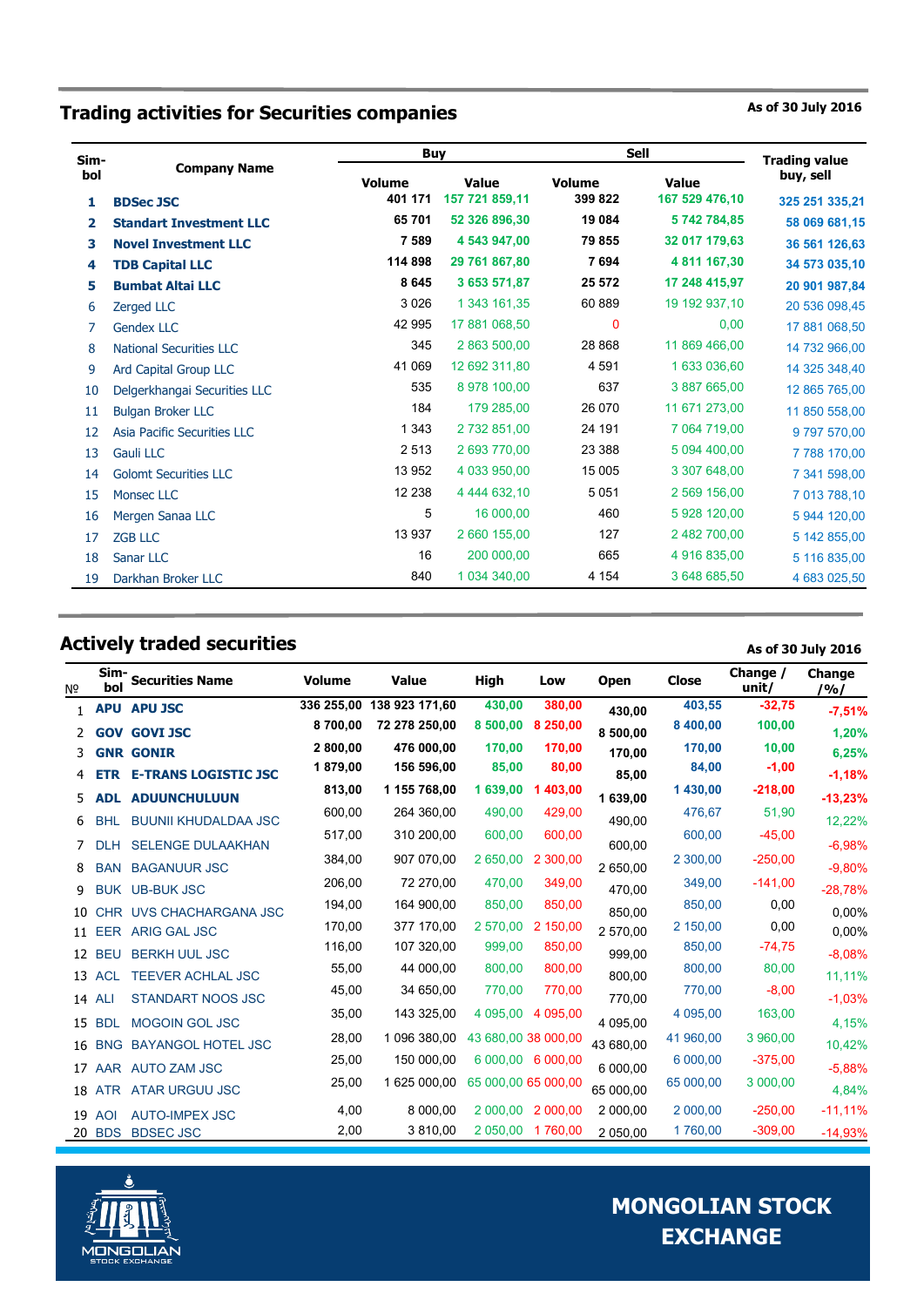### **Securities with most growth As of 30 June 2016**

|                          | <b>Number of Traded</b> | <b>Closing price</b> |            | Change    | Change       |  |
|--------------------------|-------------------------|----------------------|------------|-----------|--------------|--|
| <b>Securities Name</b>   | <b>Securities</b>       | 2016-06-30           | 2016-07-29 | /MNT/     | /Percentage/ |  |
| <b>DARKHAN NEKHIII</b>   | 453,00                  | 23 560,00            | 23 560,00  | 5 560,00  | 30,89%       |  |
| <b>GAZAR SULJMEL</b>     | 7,00                    | 53 450,00            | 53 450,00  | 12 450,00 | 30,37%       |  |
| <b>NACO TULSH</b>        | 430,00                  | 199,00               | 199,00     | 29,00     | 17,06%       |  |
| <b>KHERLEN KHIVS</b>     | 300,00                  | 149,00               | 149,00     | 19,00     | 14,62%       |  |
| <b>TEEVER DARKHAN</b>    | 5,00                    | 16 000,00            | 16 000,00  | 2 000,00  | 14,29%       |  |
| <b>BUUNII KHUDALDAA</b>  | 600,00                  | 490,00               | 476,67     | 51,90     | 12,22%       |  |
| <b>MONNOOS</b>           | 198,00                  | 1 900,00             | 1 900,00   | 200,00    | 11,76%       |  |
| <b>TEEVER-ACHLAL</b>     | 55,00                   | 800,00               | 800,00     | 80,00     | 11,11%       |  |
| <b>MONINJBAR</b>         | 10,00                   | 140,00               | 140,00     | 14,00     | 11,11%       |  |
| <b>BAYANGOL HOTEL</b>    | 28,00                   | 43 680,00            | 41 960,00  | 3 960,00  | 10,42%       |  |
| <b>NEKHEESGUI EDLEL</b>  | 60,00                   | 1 400,00             | 1 399,00   | 112,00    | 8,70%        |  |
| <b>MEREX</b>             | 5 452,00                | 74,75                | 70,00      | 5,00      | 7,69%        |  |
| <b>GONIR</b>             | 2 800,00                | 170,00               | 170,00     | 10,00     | 6,25%        |  |
| <b>GENVO TOUR BUREAU</b> | 61 254,00               | 84,50                | 75,00      | 3,99      | 5,62%        |  |
| <b>ATAR-URGUU</b>        | 25,00                   | 65 000,00            | 65 000,00  | 3 000,00  | 4,84%        |  |
| <b>REMICON</b>           | 12 512,00               | 74,70                | 68,00      | 3,10      | 4,78%        |  |
| <b>ULAANBAATAR KHIVS</b> | 14,00                   | 11 500.00            | 11 500,00  | 500,00    | 4,55%        |  |
| <b>MOGOIN GOL</b>        | 35,00                   | 4 095,00             | 4 095,00   | 163,00    | 4,15%        |  |
| <b>HERMES CENTER</b>     | 14 635,00               | 145,00               | 135,00     | 5,00      | 3,85%        |  |
| <b>GOVI</b>              | 8700,00                 | 8 500,00             | 8 400,00   | 100,00    | 1,20%        |  |

### **Securities with most decline As of 30 June 2016**

| <b>Securities Name</b>  | <b>Number of</b><br><b>Traded</b> | <b>Closing price</b> |            | Change      | <b>Change</b> |
|-------------------------|-----------------------------------|----------------------|------------|-------------|---------------|
|                         | <b>Securities</b>                 | 2016-06-30           | 2016-07-29 | /MNT/       | /Percentage/  |
| <b>MONGOL SAVKHI</b>    | 1 093,00                          | 768,05               | 630,00     | $-273,58$   | $-30,28%$     |
| <b>UB-BUK</b>           | 206,00                            | 470,00               | 349,00     | $-141,00$   | $-28,78%$     |
| <b>ZOOS GOYOL</b>       | 4,00                              | 229 000,00           | 195 000,00 | $-70000000$ | $-26,42%$     |
| <b>TELECOM MONGOLIA</b> | 895,00                            | 770,00               | 650,00     | $-140,00$   | $-17,72%$     |
| <b>BAYAN-ALDAR</b>      | 1 103,00                          | 1 300,00             | 1 070,00   | $-230,00$   | $-17,69%$     |
| <b>BDSEC</b>            | 2,00                              | 2 050,00             | 1760,00    | $-309,00$   | $-14,93%$     |
| <b>TAV</b>              | 2,00                              | 20 000,00            | 20 000,00  | $-3,500,00$ | $-14,89%$     |
| <b>MONGOL SHEVRO</b>    | 80,00                             | 1400,00              | 1 200,00   | $-200,00$   | $-14,29%$     |
| <b>ADUUNCHULUUN</b>     | 813,00                            | 1 639,00             | 1430,00    | $-218,00$   | $-13,23%$     |
| <b>SUU</b>              | 127 726,00                        | 150,00               | 132,27     | $-17,73$    | $-11,82%$     |
| <b>SHARYN GOL</b>       | 70,00                             | 3 000,00             | 2 850,00   | $-358,00$   | $-11,16%$     |
| <b>AUTOIMPEX</b>        | 4,00                              | 2 000,00             | 2 000,00   | $-250,00$   | $-11,11\%$    |
| <b>GUTAL</b>            | 553,00                            | 21 260,00            | 17 000,00  | $-1970,00$  | $-10,38%$     |
| <b>MONGOL KERAMIC</b>   | 1,00                              | 8 000,00             | 8 000,00   | $-890,00$   | $-10,01%$     |
| <b>BAGANUUR</b>         | 384,00                            | 2 650,00             | 2 300,00   | $-250,00$   | $-9,80%$      |

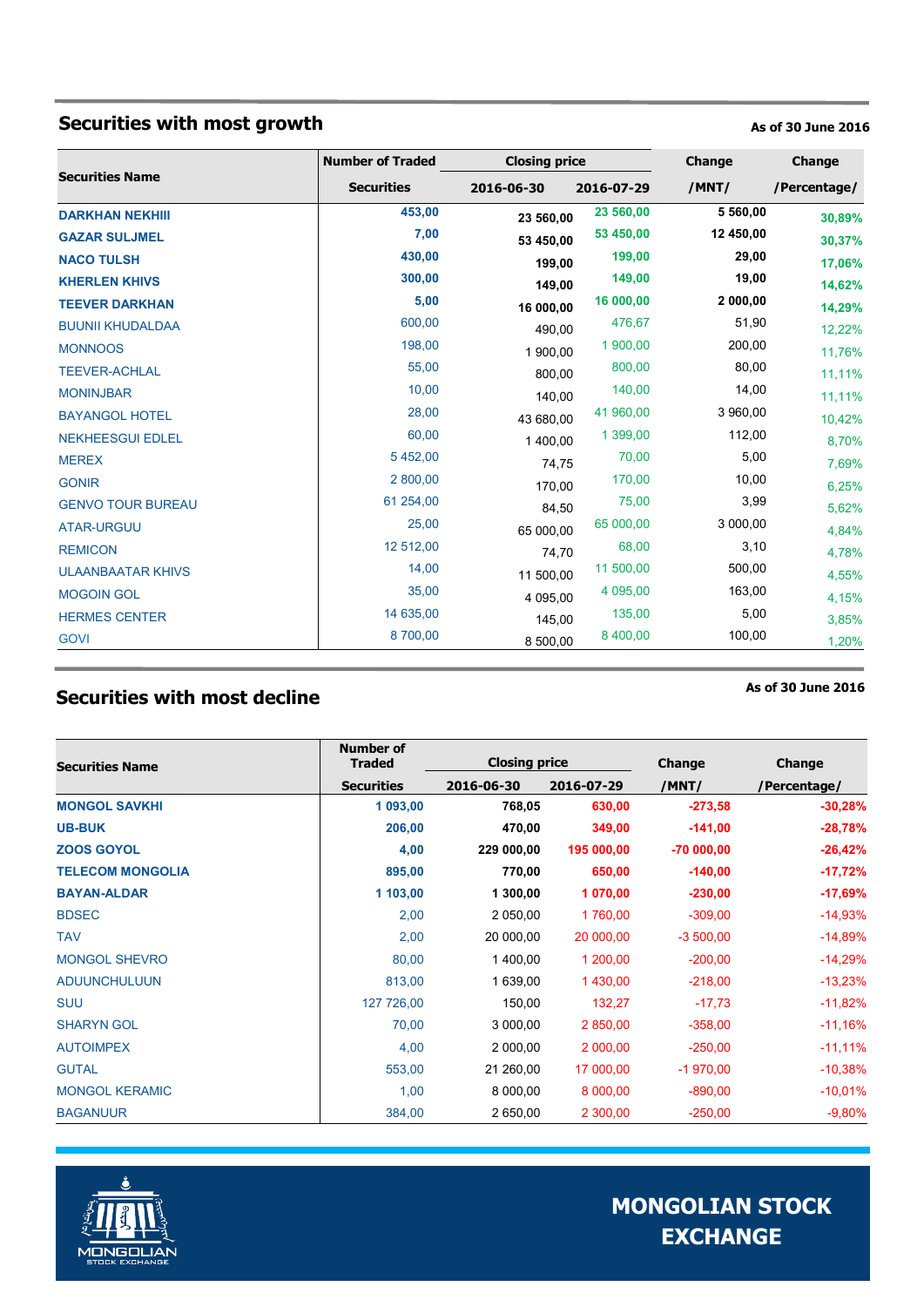### **SUU JSC, APU JSC AND GOVI JSC PRESENTED OPERATION AND FINANCIAL REPORT TO THE PUBLIC**

"Suu" JSC, "Apu" JSC, "Govi" JSC, listed on classification "I" of MSE, presented its half-year operating report to the public.

In first half-year, "Suu" JSC operated with MNT1.6 billion net profit which was increased by 102.5 percent from same period of last year. The company lowered its unit expense of production by improving on packaging of cream yogurt, renewing packaging line of "Elexter" milk, which affected mainly on high net profit earning.

By focusing on increasing its operation and production and corporate governance, "Suu" JSC conducted stock-split on its shares, which increased its market capitalization by 50 percent.

In first half-year of 2016, "Apu" JSC operated with MNT9.7 billion net profit which was 67.2 percent more than same period of last year. During the reporting period, low losses of foreign currency exchange affected to the high net profit.

In order to focusing the real value of the company and trading its shares into market freely, "Apu" JSC conducted stock split on 20 June 2016. In future, the company working on to increase net profit by converting foreign currency loan to Mongolian tugrik, issue corporate bonds and make forward trading on raw materials.

In first half of 2016, "Govi" JSC operated with MNT3.1 billion net profit which was 29.1 percent more than same period of last year. The main reason to having positive financial balance sheet was increased amount of sales in foreign countries and increased currency rate.

"Govi" JSC is cooperating with international designers in order to produce internationally recognized Mongolian luxury brand products and aiming to be leading cashmere coat producer in the world.